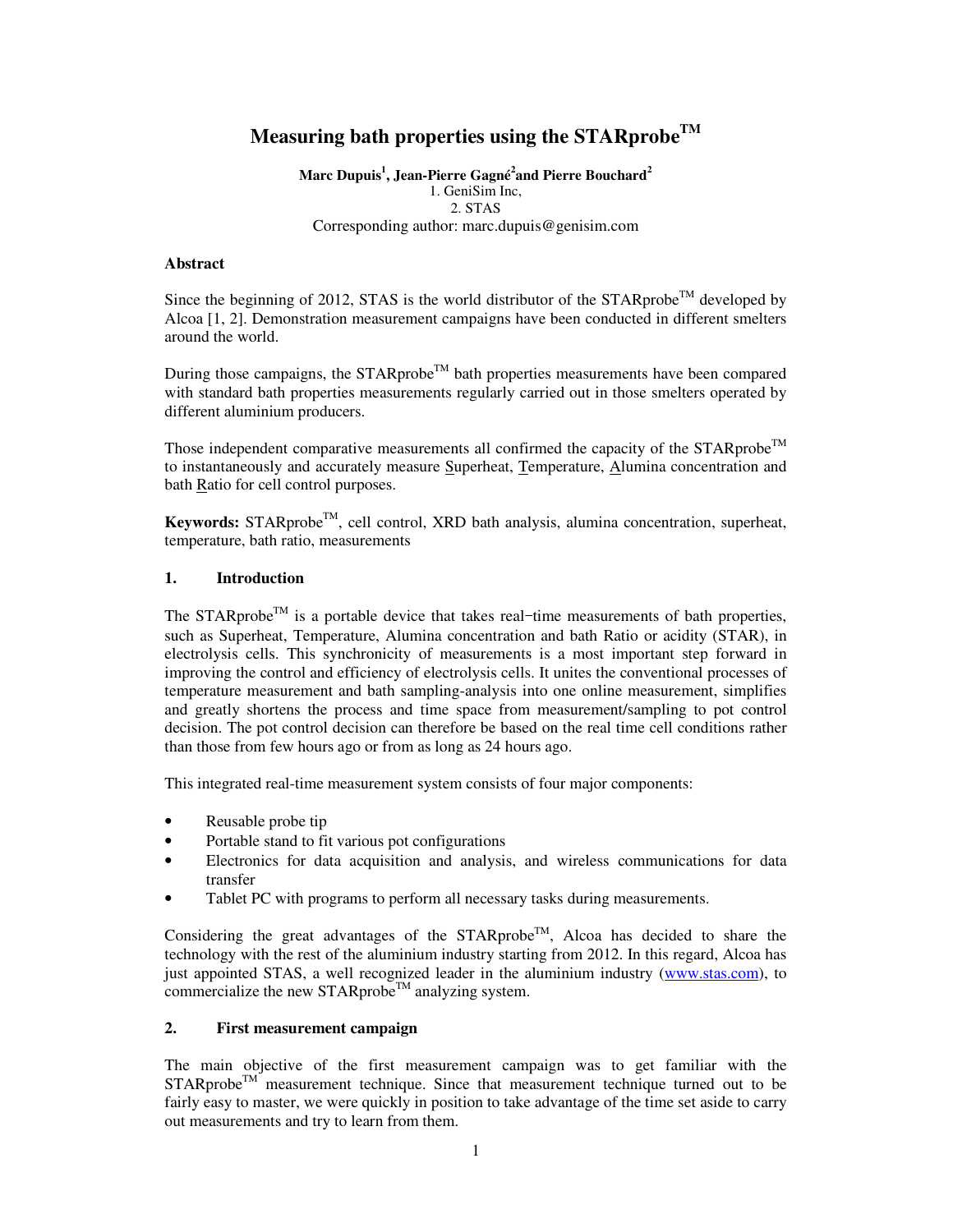#### **2.1. First repetitivity test**

One big question that is typically set aside when bath samples are taken for bath chemistry control purposes is how homogeneous is the bath and hence how representative is a small localized bath sample of the average composition of the bath. Considering the way that the alumina is discretely added to the bath in one region of the cell and consumed in another region, there is no reason to expect that the dissolved alumina concentration in the bath should be relatively homogeneous.

For the first time, using the STARprobe<sup>TM</sup>, it is possible to quickly measure the dissolved alumina concentration in the bath in order to try to assess how homogeneous it is in the bath. For that purpose, 15 consecutive  $STARprobe^{TM}$  measurements were carried out in the tap hole of the same pot over a period of 90 minutes averaging one measurement every 6 minutes. The obtained results are presented in the Table 1. Figures 1 to 4 highlight the relative variability or lack of strict repetitivity of the measurements which in turn highlight the lack of homogeneity of the bath. This is particularly true for the dissolved alumina concentration and the bath superheat which is directly affected by the dissolved alumina concentration in the bath sample analyzed by the STARprobe<sup>TM</sup>. Nevertheless, the averaged results give a very consistent picture of the cell conditions as the average measured excess  $AIF_3$  concentration of 10.69%, the average measured dissolved alumina concentration of 2.6%, the line average  $CaF<sub>2</sub>$  concentration of 4.9% and the measured average bath temperature of 968.72 °C can be used to calculate a bath superheat of 4.97 °C using the Solheim equation [3] while the measured average bath superheat is 4.94 °C.

| <b>Position</b> | <b>Excess</b> | Al <sub>2</sub> O <sub>3</sub> | <b>Temp</b> | <b>Super</b> |
|-----------------|---------------|--------------------------------|-------------|--------------|
| tap             | 10.25         | 2.93                           | 969.18      | 6.21         |
| tap             | 9.67          | 2.53                           | 971.02      | 2.05         |
| tap             | 10.78         | 2.85                           | 966.68      | 6.35         |
| tap             | 10.51         | 2.6                            | 970.72      | 8.8          |
| tap             | 10.89         | 2.49                           | 970.16      | 5.87         |
| tap             | 10.38         | 2.13                           | 969.98      | 2            |
| tap             | 11.31         | 2.4                            | 971.18      | 6.72         |
| tap             | 10.55         | 2.76                           | 966.51      | 5.6          |
| tap             | 10.2          | 2.5                            | 970.34      | 3.8          |
| tap             | 10.48         | 2.86                           | 968.13      | 4.9          |
| tap             | 11.81         | 2.12                           | 972.61      | 5.54         |
| tap             | 11.37         | 2.08                           | 967.42      | 2.67         |
| tap             | 11.27         | 2.72                           | 963.65      | 4.24         |
| tap             | 9.69          | 3.21                           | 967.3       | 4.44         |
| tap             | 11.26         | 2.7                            | 965.93      | 4.98         |
| Mean            | 10.69466667   | 2.592                          | 968.7206667 | 4.944667     |
| <b>Std Dev</b>  | 0.625446888   | 0.321696396                    | 2.443067354 | 1.84237      |

**Table 1: Raw data from the first repetitivity test** 

Figure 1 to 4 present the raw distributions (histograms) of the 15 measurements and the corresponding normal distributions (curves) having the same mean and standard deviation as the raw distributions.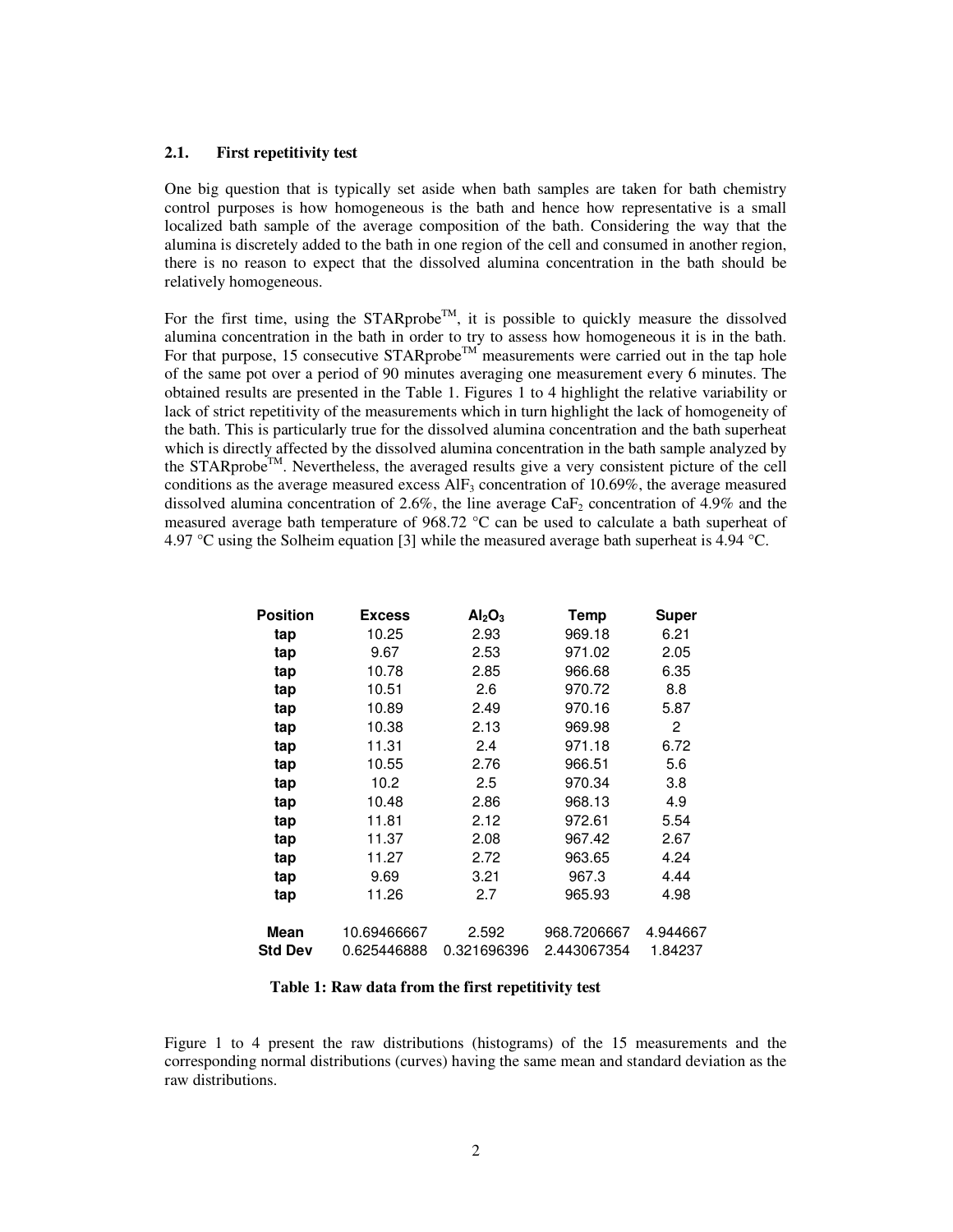

**Figure 1: Distribution of the 15 measured excess AlF3 concentration**



**Figure 2: Distribution of the 15 measured bath temperature**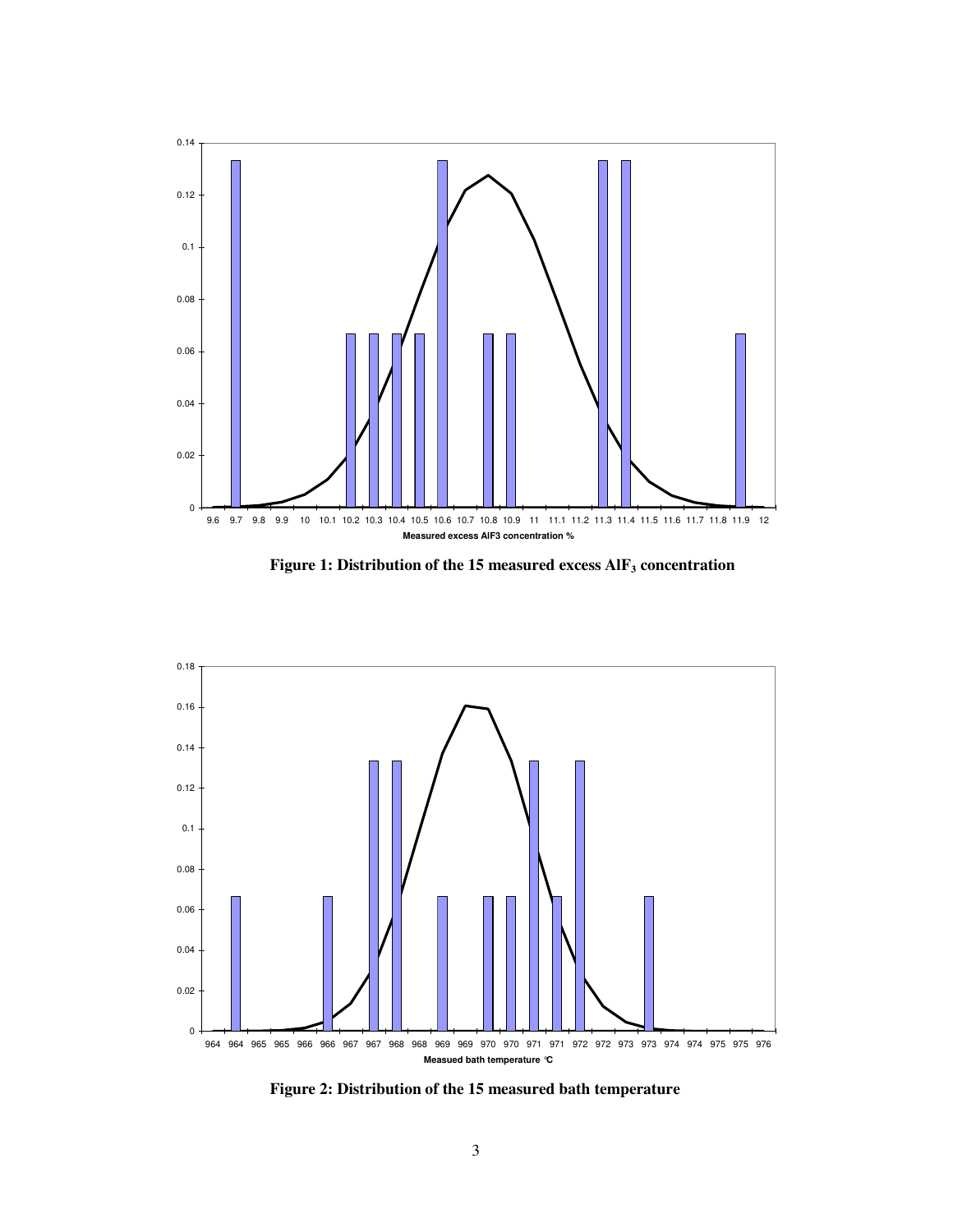

**Figure 3: Distribution of the 15 measured dissolved alumina concentration** 



**Figure 4: Distribution of the 15 measured bath superheat**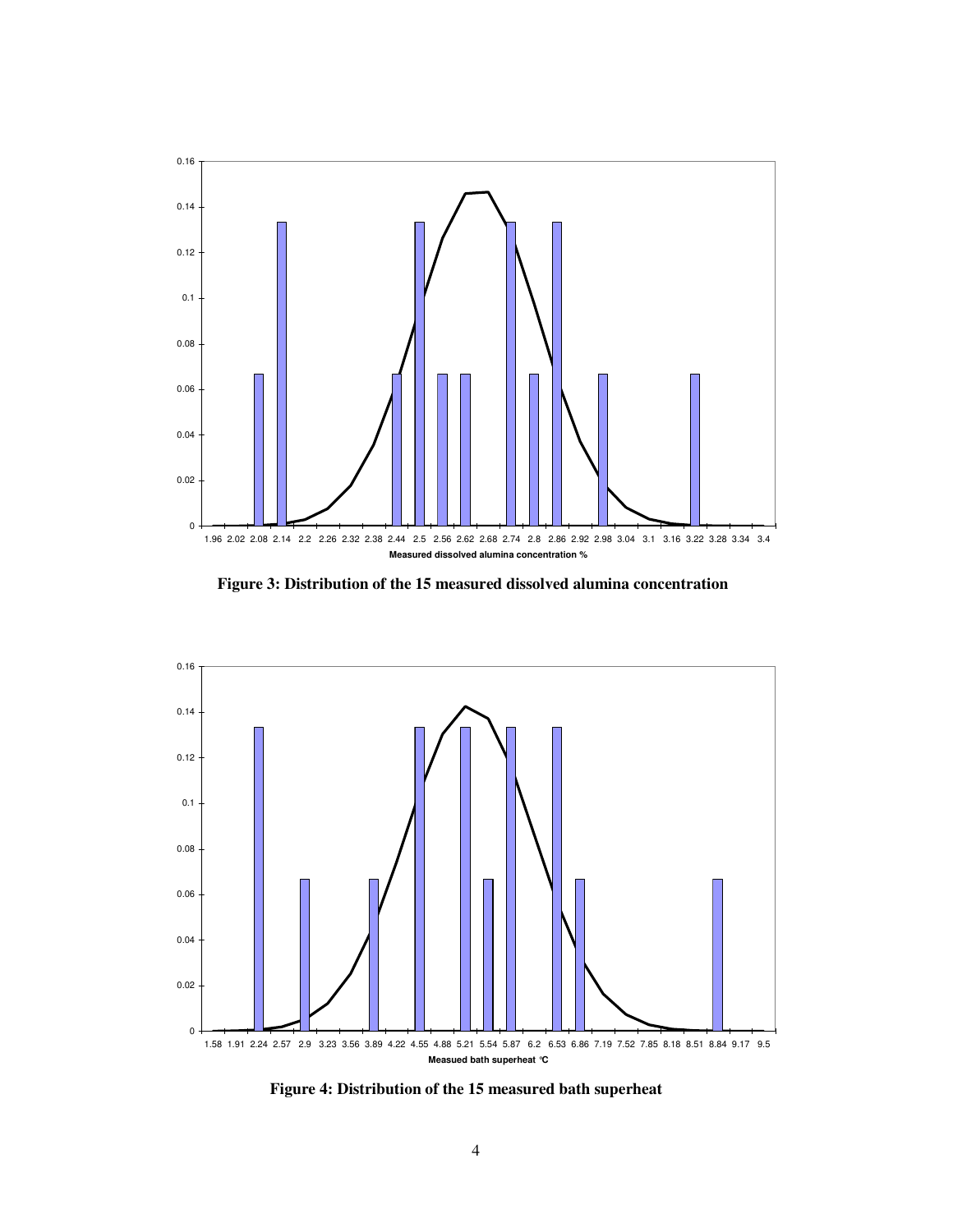#### **2.2. Second repetitivity test**

In order to ensure that the above results are really typical, a second repetitivity test was performed the next day again repeating  $STARprobe^{TM}$  measurements in a single cell. In total, 22 measurements were obtained over the same period of 90 minutes averaging 4 minutes per measurement. The bath samples were taken this time in two different locations, the taping hole and in a hole opened for that purpose in the side channel quite far from the tapping hole.

The obtained results are presented in Table 2. Figures 5 to 8 present the corresponding distributions. As we can see, Figures 5 to 8 are very similar to Figures 1 to 4 again highlighting the lack of homogeneity of the bath. The tapping hole seems to be as good a location as anywhere else to take bath samples. Again the averaged results give a very consistent picture of the cell conditions as the average measured excess  $AIF_3$  concentration of 11.04%, the average measured dissolved alumina concentration of 3.1%, the line average CaF<sub>2</sub> concentration of 4.9% and the measured average bath temperature of 971.18 °C can be used to calculate a bath superheat of 11.88  $\degree$ C using the Solheim equation [3] while the measured average bath superheat is  $11.56$  °C.

Yet, it is clear that the non homogeneity of the bath creates a sampling noise problem that has never been addressed. That bath sampling noise could easily be identified by  $STARprobe^{TM}$ measurements. But on its own, replacing standard bath sampling by  $STARprobe^{TM}$ measurements at the same frequency, even if extra information is obtained and that information is known without delay, is not addressing the fact that the measured information is noisy. One way to address that sampling noise problem is to measure more frequently and to apply some kind of filter on the measured data before taking feedback control action on it, but discussing this was not in the scope of the present paper.

| <b>Position</b> | <b>Excess</b> | Al <sub>2</sub> O <sub>3</sub> | Temp        | Super    |
|-----------------|---------------|--------------------------------|-------------|----------|
| tap             | 11.28         | 3.7                            | 965.91      | 12.43    |
| tap             | 11.39         | 3.61                           | 968.02      | 12.23    |
| tap             | 11.08         | 3.24                           | 968.83      | 14.98    |
| tap             | 10.81         | 3.65                           | 968.59      | 13.53    |
| tap             | 11.06         | 3.4                            | 968.82      | 13.55    |
| tap             | 11.19         | 3.92                           | 969.65      | 16.66    |
| side            | 10.98         | 3.32                           | 973.66      | 18.25    |
| tap             | 11.43         | 3.09                           | 970.89      | 11.65    |
| side            | 10.38         | 3.14                           | 973.92      | 9.64     |
| tap             | 10.51         | 2.16                           | 972.09      | 2.69     |
| tap             | 11.06         | 2.51                           | 971.22      | 8.64     |
| side            | 10.37         | 2.69                           | 973.77      | 7.54     |
| tap             | 11.12         | 2.72                           | 971.63      | 9.91     |
| side            | 11.3          | 3.13                           | 974.09      | 12.52    |
| tap             | 10.59         | 3.45                           | 969.7       | 12.92    |
| side            | 11.06         | 2.16                           | 973.93      | 8.59     |
| side            | 11.28         | 2.7                            | 974.31      | 11.47    |
| tap             | 10.71         | 3.71                           | 968.89      | 11.84    |
| side            | 11.35         | 2.7                            | 974.36      | 11.02    |
| tap             | 10.88         | 3.23                           | 971.26      | 12.78    |
| side            | 11.34         | 2.7                            | 973.14      | 10.83    |
| tap             | 11.75         | 3.26                           | 969.2       | 10.68    |
| <b>Mean</b>     | 11.04181818   | 3.099545455                    | 971.1763636 | 11.56136 |
| <b>Std Dev</b>  | 0.361091419   | 0.497637057                    | 2.493080988 | 3.20755  |

**Table 2: Raw data from the second repetitivity test**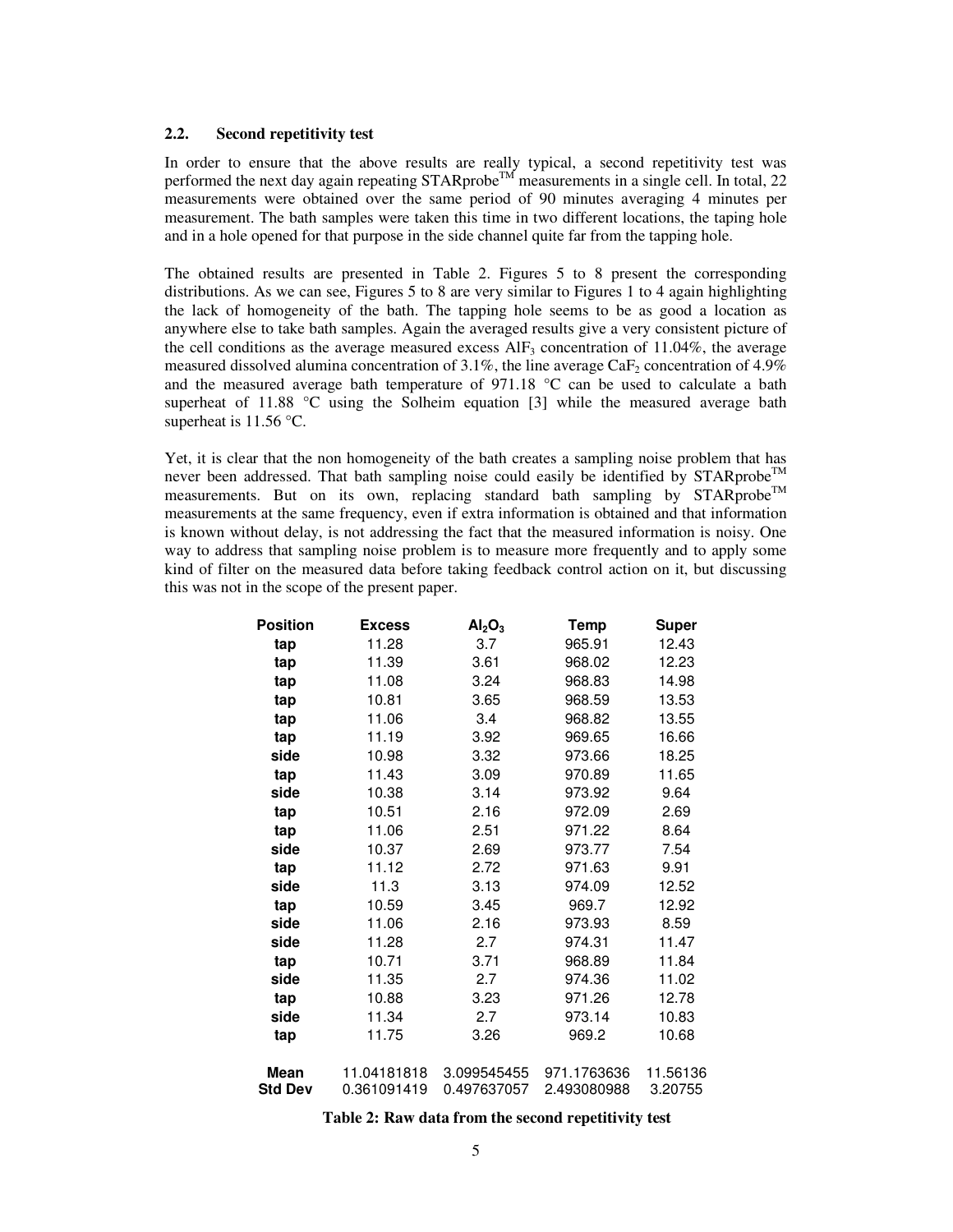

**Figure 5: Distribution of the 22 measured excess AlF3 concentration**



**Figure 6: Distribution of the 22 measured bath temperature**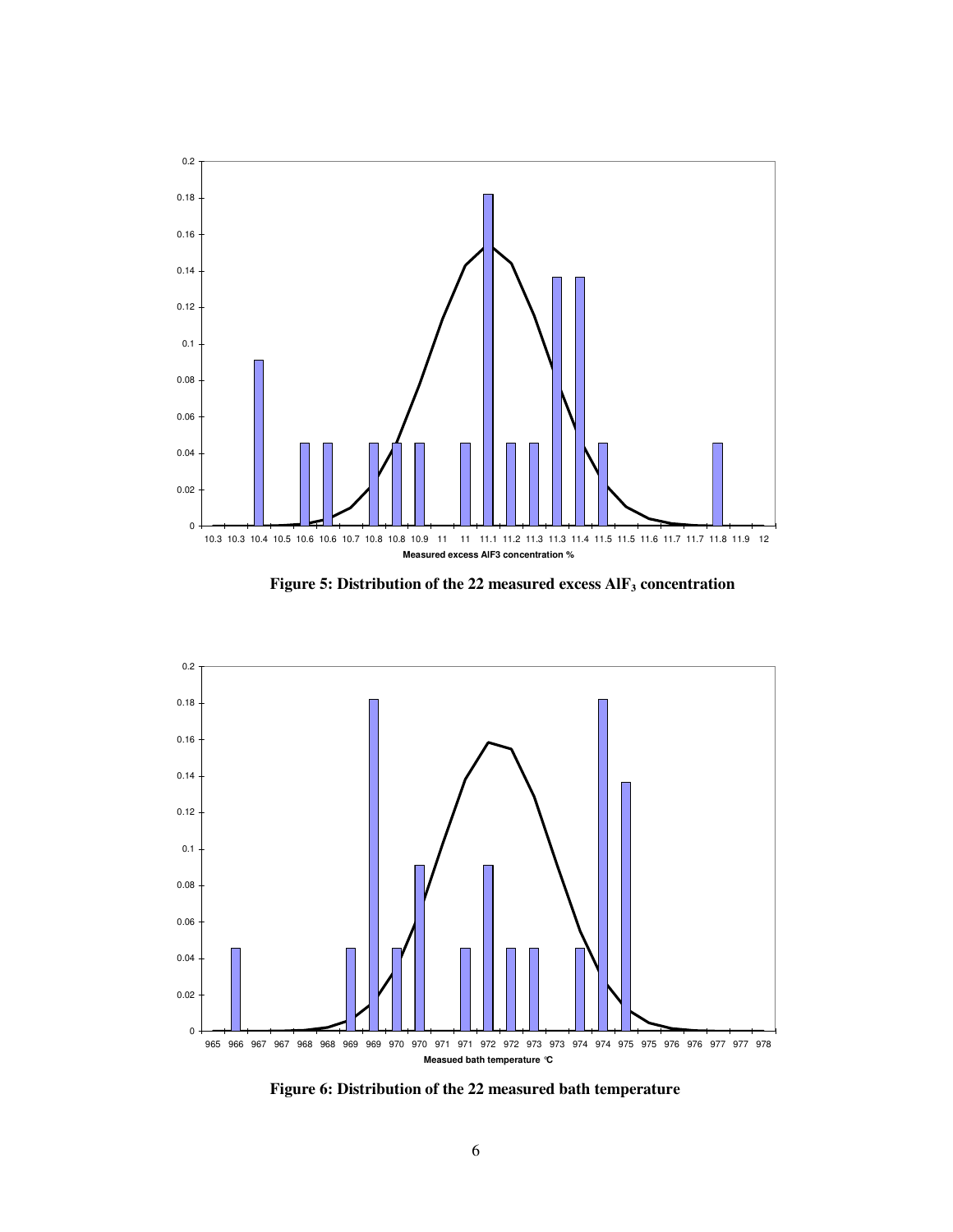

**Figure 7: Distribution of the 22 measured dissolved alumina concentration** 



**Figure 8: Distribution of the 22 measured bath superheat**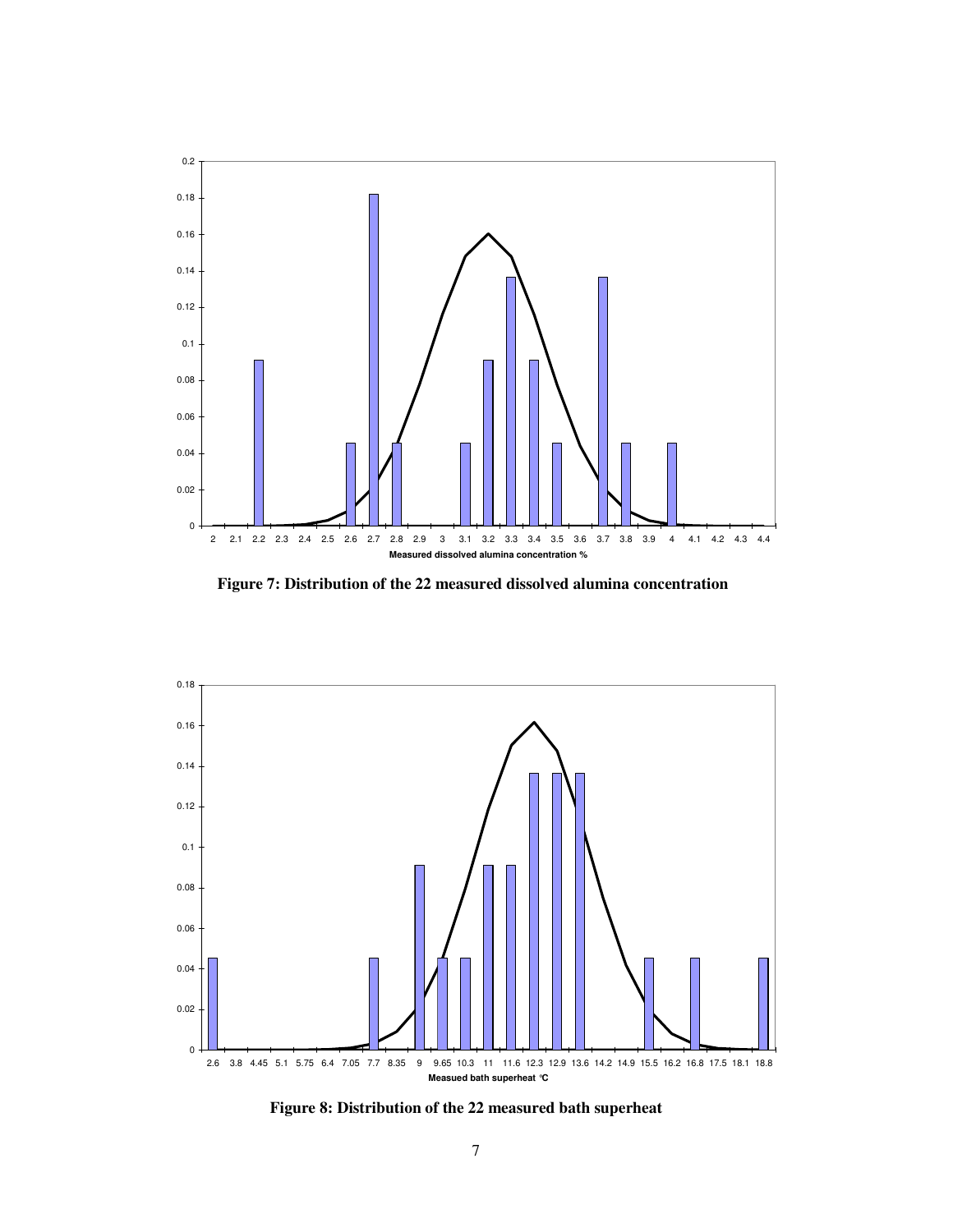#### **3. Second measurement campaign**

The second measurement campaign was carried out in another smelter operated by another aluminium producer in order to demonstrate the  $STARprobe^{TM}$  technology. So the aim of that very short measurement campaign was to quickly verify that the  $STARprobe^{\text{TM}}$  can replace the bath sampling/XRD lab analysis of the excess  $AIF_3$  concentration and can measure the bath superheat as well as the other commercial method available. Figure 9 presents the results obtained for the parallel measurement of the excess  $AIF<sub>3</sub>$  in 2 different cells so in addition of the comparison between the 2 methods, the issue of the lack of strict repetitivity of the measurements can also be observed in both methods of analysis.

It is important to notice that the default  $STARP\;{\rm cob}^{\rm TM}$  calibration parameters have been used in that measurement campaign, per example, the average  $CaF<sub>2</sub>$  concentration of the cells in that smelter did not match, so the STARprobe<sup>TM</sup> measured excess  $AIF_3$  concentration is slightly offset for that reason. The next step would have been to carry out a STARprobe<sup>TM</sup> calibration exercise in order to eliminate the offset between the STARprobe<sup>TM</sup> and the XRD calculation of the excess  $AIF_3$  concentration, but that would have required more time than was available in that short demonstration measurement campaign. That  $\widehat{STAR}$ probe<sup>TM</sup> calibration exercise has been successfully carried out in a third measurement campaign not presented here.

Figure 10 presents the results obtained for the parallel measurement of the bath superheat in 2 different cells. Again enough measurements have been taken to highlight the lack of strict repetitivity of the measurements regardless of the method used.

There were no attempts to try to compare the  $STARprobe^{TM}$  measurement of the dissolved alumina concentration with another method in that second measurement campaign.



**Figure 9: Measured excess AlF3 concentration**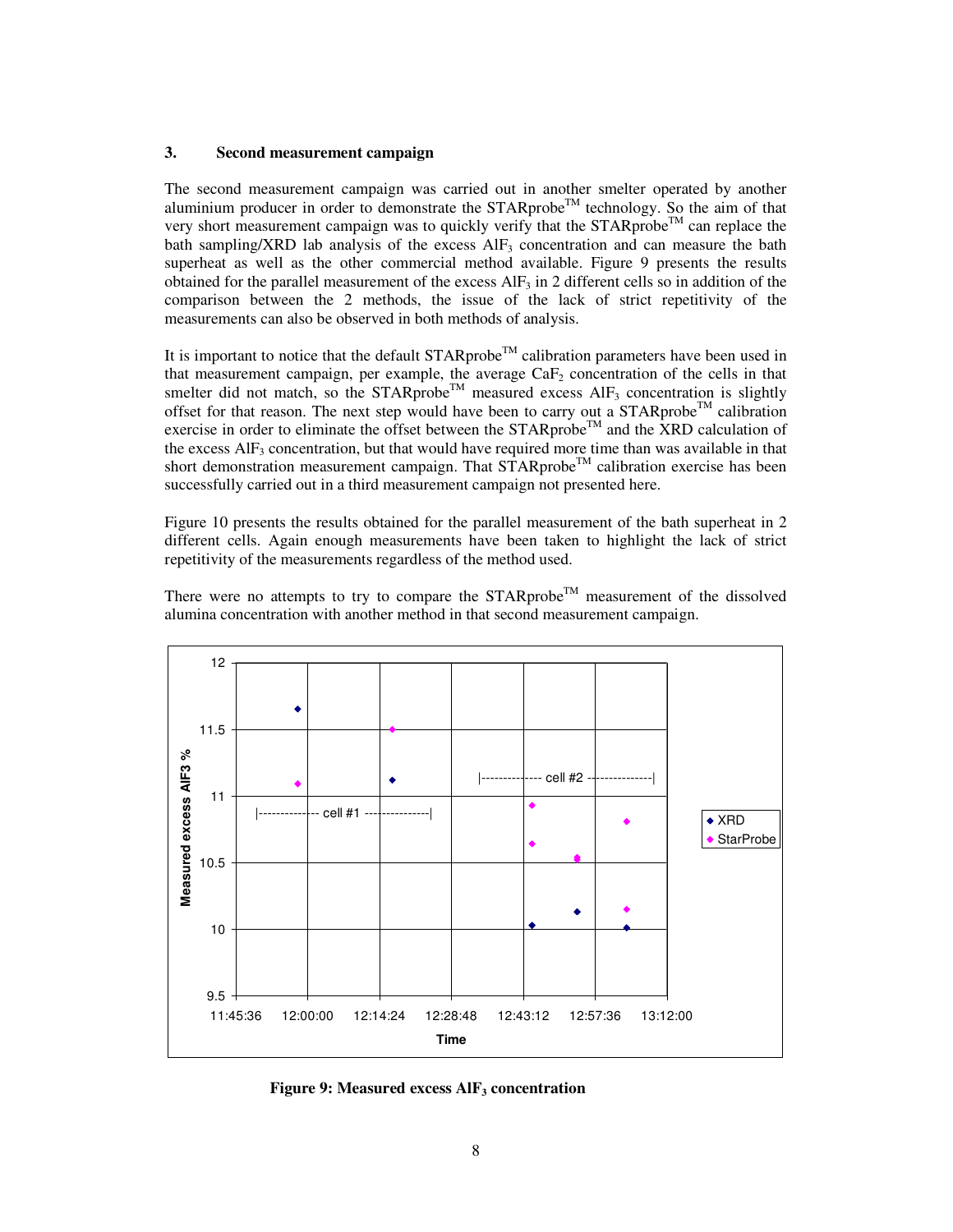

**Figure 10: Measured bath superheat** 

# **4. Conclusions**

Familiarization and demonstration  $STARprobe^{TM}$  measurement campaigns have been successfully carried out by STAS since January 2012 in different smelters around the world. Some results from two of them have been presented here.

Comparison with other methods have been carried out independently of Alcoa and are confirming Alcoa's claims on the capabilities of the STARprobe<sup>TM</sup> to get instantaneous measurement of bath properties for feedback process control purposes.

Measurement repetitivity tests highlight the relative variability or lack of strict repetitivity of the measurements which in turn highlight the lack of homogeneity of the bath. This is particularly true for the dissolved alumina concentration and the bath superheat which is directly affected by the dissolved alumina concentration in the bath sample.

One way to address that sampling noise problem is to measure more frequently and to apply some kind of filter on the measured data before taking feedback control action on it, but that discussion was not in the scope of the present paper.